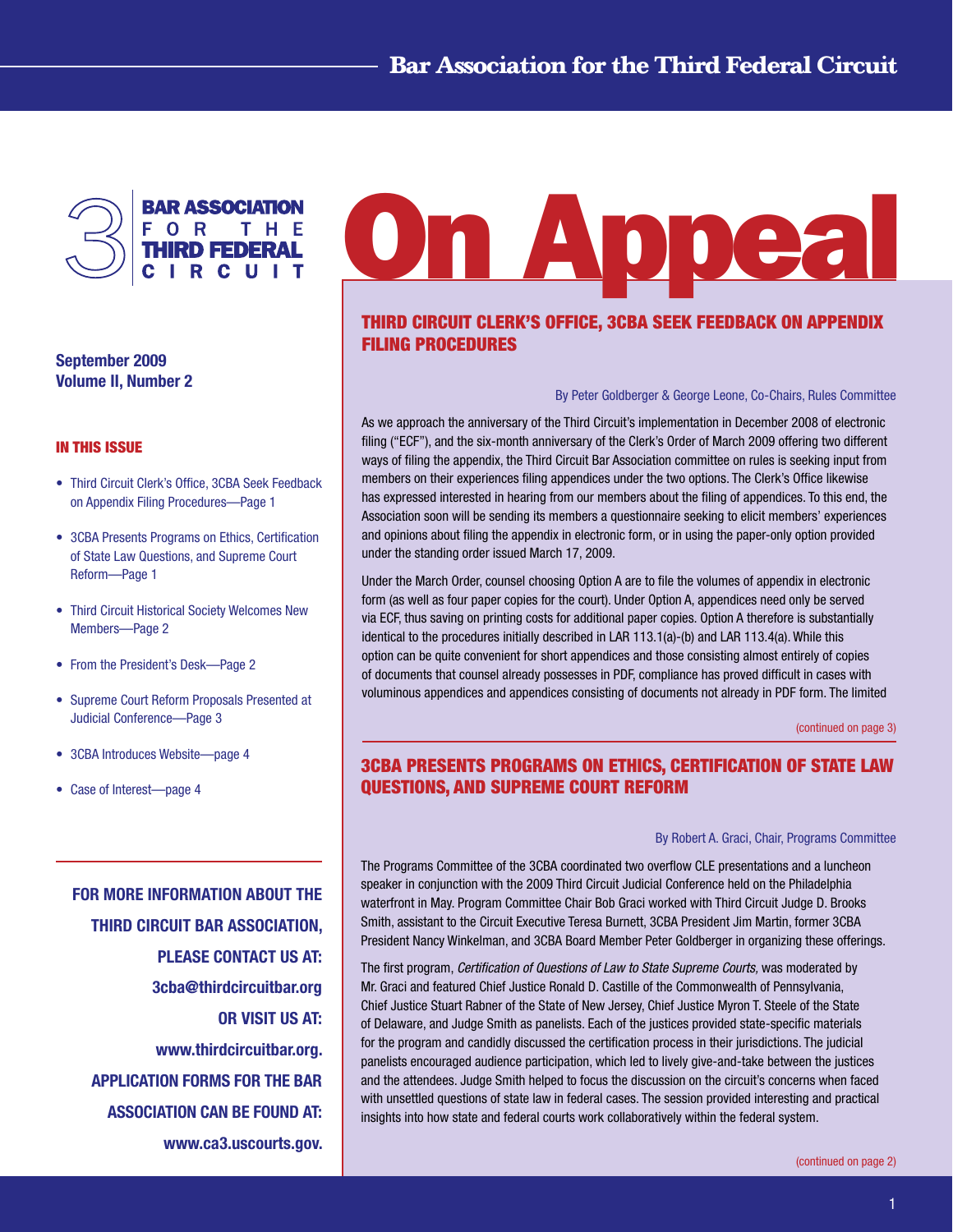

# <span id="page-1-0"></span>From the President's Desk

The 3CBA's objectives are to raise the standards of federal appellate practice, help to develop rules of practice, promote events and educational programs to aid the court in the administration of justice, and facilitate bench/bar relations with the Third Circuit. It has been exciting to see this work roll forward throughout the spring and summer.

In May, we offered two programs at the Third Circuit Bar Association Judicial Conference in Philadelphia. We presented standing-room-only panel discussions on "Certification of Questions of Law to State Supreme Courts" and "Ethics in Appellate Practice." I invite you to read more about them in [Bob Graci's](#page-0-0)  [article](#page-0-0). And if you missed the Judicial Conference, check out the upcoming CLEs offered or co-sponsored by the 3CBA.

Also at the Judicial Conference, I had the great honor to present a plaque to Nancy Winkelman, our first President, thanking her for her energetic and visionary leadership during 3CBA's first years. The plaque was a fitting tribute to Nancy's hard work and guidance as the 3CBA got off the ground, and we owe her a continuing debt of gratitude.

Late this summer, board member Lisa Freeland rolled out the new 3CBA website at [thirdcircuitbar.org.](http://www.thirdcircuitbar.org/) The redesigned website is easy to navigate and provides helpful tools for Third Circuit practitioners. Please check out [Lisa's article](#page-3-0) for details. We hope that all members, and others, will visit the website often and use its resources.

We continue to play an active role with the Circuit on implementation of rules governing appellate practice. Most recently, through George Leone and Peter Goldberger, we have commented on the practical implications of the rules relating to electronic filing and the handling of appendices. George, Peter and their committee members will continue to address practice-related issues in this critical area.

Our success as an organization depends on the support of our members. Pitch in with a [3CBA committee](#page-4-0) (see sidebar on page 5 for a list of committees and chairs), attend one of our CLEs, and don't hesitate to contact me with any questions or comments.

> James C. Martin President Third Circuit Bar Association

# **THIRD CIRCUIT HISTORICAL** Society welcomes new **MEMBERS**

The Historical Society for the United States Court of Appeals for the Third Circuit is dedicated to preserving and celebrating the Third Circuit's rich history. It preserves documents, records, and memorabilia of interest to scholars, historians and the general public. It also presents educational programs, curates educational exhibits, and records oral histories. Most recently, the Historical Society opened an exhibit in the United States Courthouse in Philadelphia that describes the extraordinary personal life and professional accomplishments of Judge Albert Maris, who sat on the federal bench from 1936 to 1989. The Society held a program in June to mark the exhibit's opening, which featured remarks by Judges Dolores Sloviter, Ruggero Aldisert, and Leonard Garth. The program was informative, inspirational, and well-received. For more information on the Historical society and the recent program about Judge Maris, please read the article by Charles L. Becker and Dr. Leanna Lee Whitman, soon to be posted on the [3CBA website.](http://www.thirdcircuitbar.org/third_circuit_historical_society.html)

Membership in the Third Circuit Historical Society is open to all individuals interested in advancing the Society's mission. If you are interested, please [email,](mailto: Third_Circuit_ Historical_Society@ca3.uscourts.gov) or you can telephone Charles L. Becker, Kline & Specter, P.C., or Leanna Lee Whitman, Third Circuit Library, United States Courthouse, Philadelphia.

# 3CBA Presents Programs on Ethics, Certification of State Law Questions, and Supreme Court REFORM-continued from page 1

The second program, *Ethics in Appellate Practice*, was moderated by Lawrence J. Fox, Esquire, of Drinker Biddle, LLP. The panel for this discussion was made up of Judge Julio M. Fuentes of the Third Circuit, David R. Fine, Esquire, of K&L Gates LLP, and Lisa B. Freeland, Esquire, Federal Public Defender for the Western District of Pennsylvania. Mr. Fox posed a series of hypotheticals to the panelists ranging from not-so-clear conflicts of interest, to ex parte meetings with opposing counsel, and appellate counsel's duties when

confronted with a post-argument change in the law. With his engaging style, Mr. Fox elicited audience participation that generated a good bit of debate between and among the panelists and the attendees.

The 2009 Appellate Luncheon speaker was Professor Paul D. Carrington of Duke University School of Law. He discussed recent proposed reforms for the U.S. Supreme Court relating to the tenure of the Justices and how the Court accepts cases for review that a group of 33 law professors, former state supreme court justices and practitioners recently presented to the United States Attorney General and the Judiciary Committees of Congress. For an in-depth report on his proposals, see [Jim Martin's article](#page-2-0).

If you missed the Judicial Conference, watch your email in-box and the 3CBA website at [thirdcircuitbar.org](http://www.thirdcircuitbar.org/index.html) for upcoming CLE opportunities presented or co-sponsored by the 3CBA.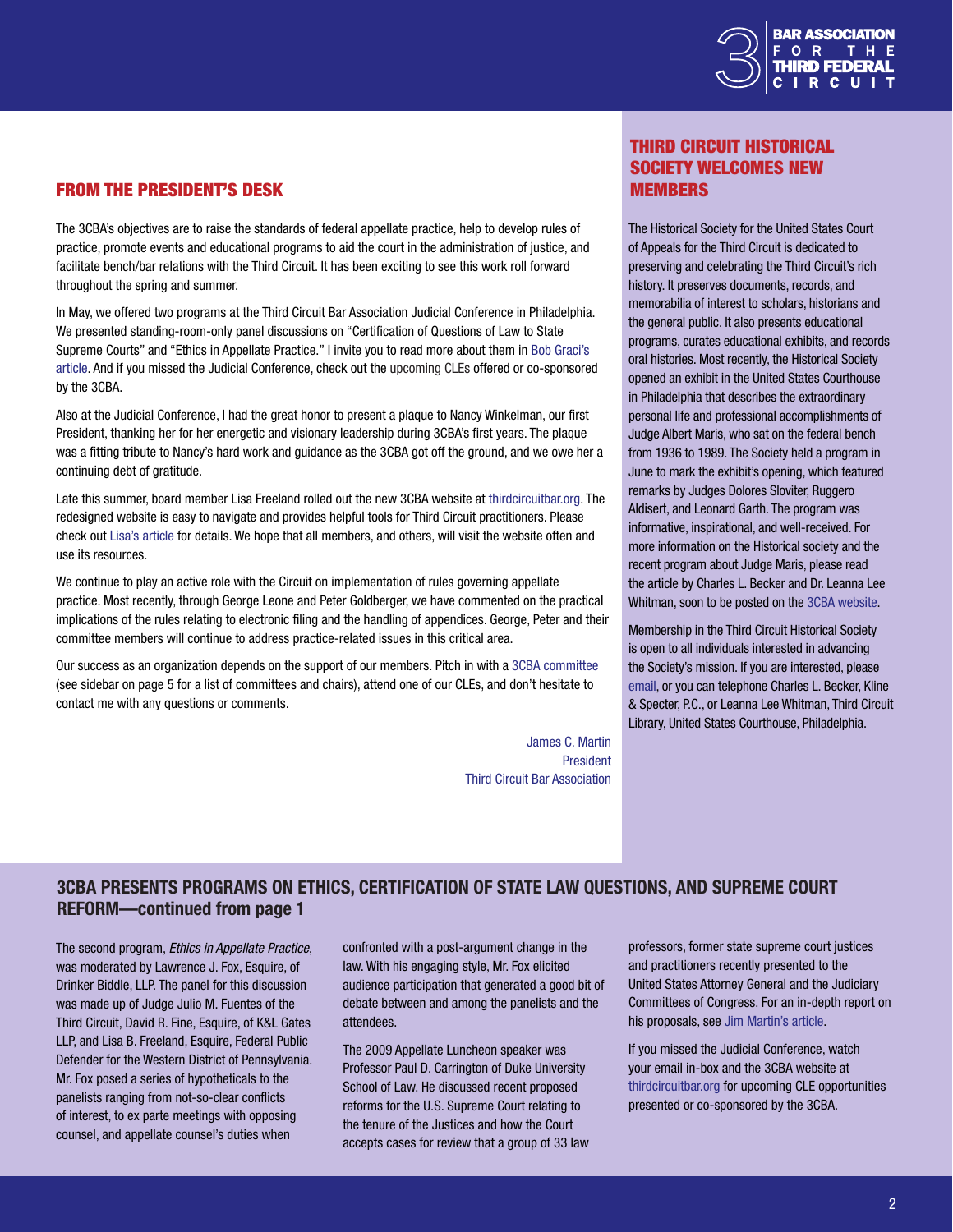# <span id="page-2-0"></span>Supreme Court reform proposals presented at Judicial Conference

#### By James C. Martin, President

Professor Paul Carrington, of Duke University Law School, spoke at the Third Circuit Judicial Conference in May on a topic of abiding interest to Third Circuit practitioners: the structure and procedures of the U.S. Supreme Court. His comments provided a springboard for spirited discussion among Judicial Conference attendees.

Prof. Carrington began by providing a historical background of the operation of the modern (post-1920's) Court, including the development of the modern certiorari process by which it creates virtually all of its caseload. After tracing previous reform efforts, Prof. Carrington noted that such efforts usually do not gain momentum because they have no natural constituency.

Nevertheless, Prof. Carrington and his colleagues have authored a new series of reform proposals, which are supported by a cross section of the legal community. These reforms (which comprise a proposed Judiciary Reform Act of 2009) include:

• Regular appointment of justices. One Supreme Court justice would be appointed every two years. Since the Constitution prohibits judicial term limits or age limits, any justice who is senior to nine other justices would continue in office, but would become a Senior Justice. Senior Justices would sit to decide cases if there is a vacancy or recusal, and they would participate in the

certiorari process, but they would not decide the merits of cases accepted for review.

- Procedure for reporting disability. The proposed Judiciary Reform Act would make it the duty of a justice to retire when no longer able to "fully perform" his or her duties. In addition, it would be the duty of the Chief Justice to advise another justice to retire when necessary—and to notify the U.S. Judicial Conference to that effect. In the same way, the other justices would have a duty to advise the Chief Justice and report to the Judicial Conference.
- Term limit for the Chief Justice. Because of the extensive powers and responsibilities that over time have become part of the office of the Chief Justice, that office would be limited to a seven-year term.
- Revamp the certiorari process. Prof. Carrington's provocative thinking in this area stems from what he calls the "excessive independence" of the Supreme Court in choosing its own work. According to Prof. Carrington's analysis, the certiorari process has allowed the justices to greatly reduce their case load. Meanwhile, he says, the Court has done less of some of its "basic" judicial tasks: reconciling circuit court conflicts over the interpretation of federal statutes, and assuring strict adherence to procedural safeguards in criminal cases. Noting public discontent with the

role of the Court (which the Justices themselves have acknowledged), Prof. Carrington proposes the creation of a Certiorari Division of the Court. This division would sit four times a year and would consist of a rotating panel of five judges, randomly drawn from a pool of all Senior Justices, together with appeals court judges who have eight or more years' tenure. The Certiorari Division would review cert petitions and, by a majority vote, would grant at least 80 and no more than 100 petitions per year. The nine active justices would be free to grant additional petitions, or to reverse the grant of a petition by a majority vote.

Where any of these reform proposals might go was the next topic addressed. While expressing some sentiment favoring several of the proposals, members of the audience were somewhat skeptical about their possible adoption. Prof. Carrington shares that skepticism, at least for the near term.

As he pointed out, the proposals are unlikely to garner much attention given the urgency of the broader financial and social agendas occupying Congress. There also are vested interests in the current appointment process and in the current operations of the Court. For their part, however, Prof. Carrington and his colleagues will continue to press forward, so there will be "more to come" on the proposals.

# Third Circuit Clerk's Office, 3CBA seek feedback on appendix filing procedures—continued from page 1

upload capacity of the court's ECF system—15 megabytes total per submission (and no more than 3.5 megabytes per attachment)—has exacerbated the problem, often requiring users to break up appendix volumes into a number of smaller documents for electronic filing.

Counsel electing to file the appendix under Option B, on the other hand, may file the appendix solely in paper form, as was done prior to December 2008. In that circumstance, however, the brief must include not only references to the paper appendix (by volume and page), but also parallel references to the same items by district court docket entry number (to the extent those items are to be found

on the district court's PACER docket), plus a brief description if not otherwise evident. Such doubleciting is required not only of the party that chooses to file the appendix in paper form, but of all other parties as well when any one party cites the paperonly appendix. This process of double-citing the appendix can be both time- and space-consuming. In partial compensation for the extra information required, the court's March 2009 Order added 75 words to the otherwise applicable type-volume limits for briefs (that is, the maximum word limit for principal and reply briefs becomes 14,075 and 7,075, respectively). The Clerk is particularly interested in hearing from counsel, through the Association, how well they have found compliance

with Option B to work, how much extra time is required to comply, and whether the rules might be modified in any way that would serve the needs both of the court and of users.

The Association, through its Rules Committee, would welcome members' participation in the upcoming survey on appendices. The Committee will compile the survey responses and forward them to the Clerk, possibly with a recommendation on how the appendix filing system can be further improved. At the same time, the Rules Committee is always pleased to receive any other suggestions for improvements in the court's rules and practices, including the operation of the ECF system.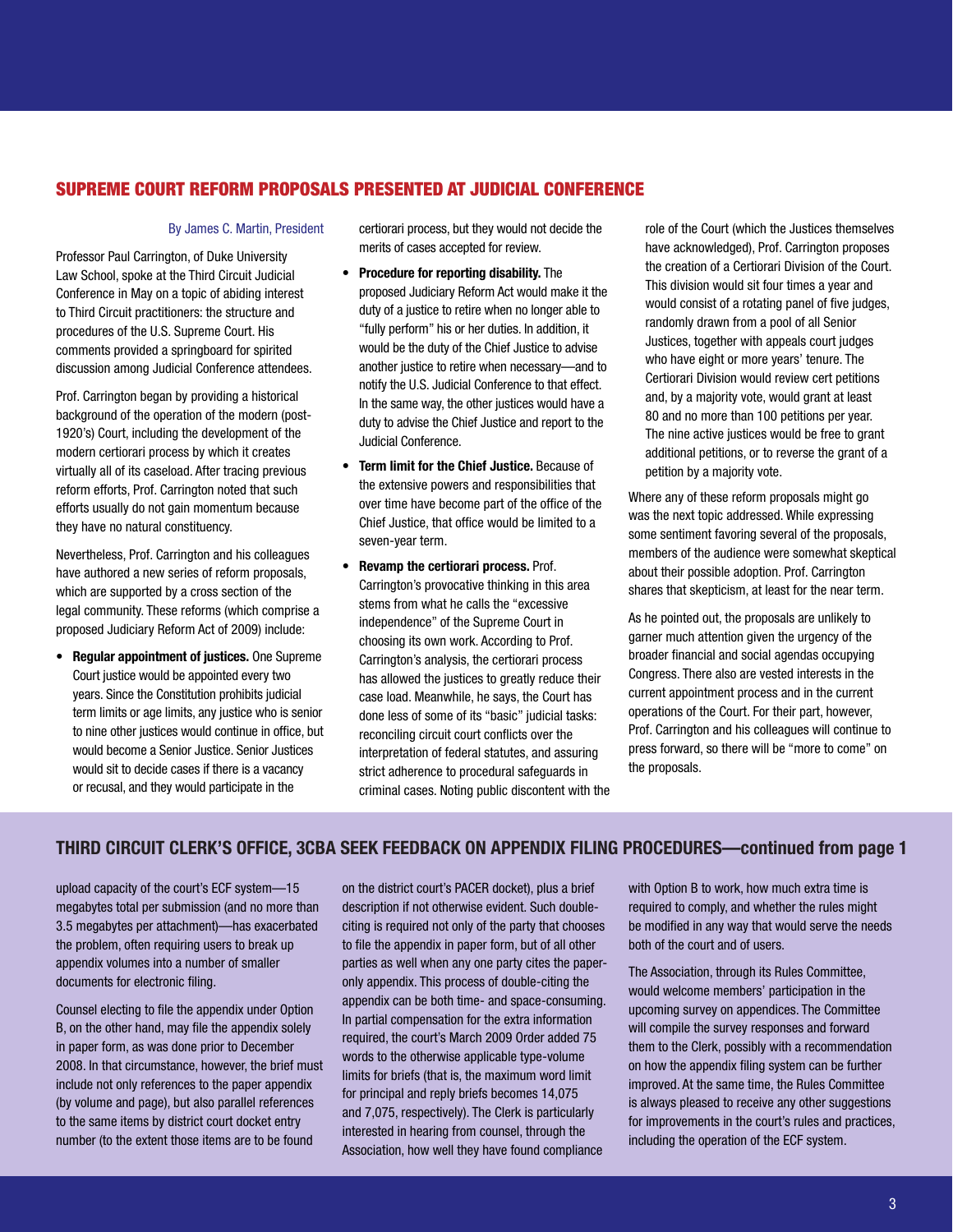

## <span id="page-3-0"></span>Case of Interest: *Thomas v. Horn*, Nos. 05-9006 & 05-9008 (July 1, 2009)

Section 2254(d) of the Antiterrorism and Effective Death Penalty Act (AEDPA) permits federal courts to grant petitions for habeas corpus only if the state court has adjudicated a claim on the merits in a manner that is "contrary to" or an "unreasonable application" of clearly established Supreme Court precedent. But if the state court decided the claim on procedural or other grounds, *de novo* review is warranted.

In *Thomas*, the Third Circuit clarified that a claim has not been "adjudicated on the merits" if a lower state court decided the claim on the merits, but a state appellate court reviewing the decision decided the claim on purely procedural grounds. The Court had earlier defined "adjudication on the merits" as (1) final resolution of the claim (2) based on its substance. In *Thomas*, the Court added another requirement: in order to qualify as an adjudication on the merits, the substantive state court adjudication must have preclusive effect.

Thomas was convicted and sentenced to death in the Pennsylvania Court of Common Pleas for first degree murder and other serious offenses. He sought review of three issues under the Pennsylvania Post-Conviction Criminal Relief Act (PCRA). The Court of Common Pleas adjudicated two of the claims on the merits and did not address the third. On review, the Pennsylvania Supreme Court dismissed all three of Thomas's claims as procedurally waived because they were not raised in the PCRA petition.

The Third Circuit held that Thomas's claims were not "adjudicated on the merits" in state court because, when the Pennsylvania Supreme Court decided the issues on procedural grounds, it "stripped" the PCRA court's substantive determinations of their preclusive effect. The state courts' final resolution of Thomas's claims, therefore, was not an adjudication on the merits. The Court applied a *de novo* standard of review rather than the extremely deferential AEDPA standard. This determination did not affect the Court's review of the state courts' factual conclusions, which are presumed to be correct under  $\S 2254(e)(1)$ .

On the Commonwealth's cross appeal, the Court clarified that it will not defer to a state court's characterization of whether it has adjudicated a claim on the merits. The Pennsylvania Supreme Court, in its review of Thomas's PCRA petition, stated that it had resolved the issues surrounding the presentation of mitigating evidence "in all [their] possible manifestations." The Third Circuit disagreed, noting that the Supreme Court had reached only one issue related to mitigating evidence, which was not the issue Thomas had raised. The Court observed that what matters most is what a state court actually did, not what it said it did.

*Thomas,* therefore, provides very helpful clarification for practitioners on the various standards the Circuit will apply in habeas cases.

**Rules Committee** 

**Board of Governors** 

**Contact Information** 

**Third Circuit Practice** 

**President's Notes** 

**Newsletters** 

**Court Links Related Associations** 

Third Circuit<br>Historical Society

## 3CBA introduces website

This summer, Lisa Freeland (secretary of the 3CBA Board of Governors) spearheaded the development and roll-out of our new website at [http://www.](http://www.thirdcircuitbar.org) [thirdcircuitbar.org.](http://www.thirdcircuitbar.org) The website offers access to [valuable resources](http://www.thirdcircuitbar.org/third_circuit_practice.html), including rules and forms, links to every court website and electronic filing system in the [Third Circuit,](http://www.thirdcircuitbar.org/court_links.html) and links to related associations, including [bar associations](http://www.thirdcircuitbar.org/related_associations.html) throughout the Circuit. You can also peruse the concise, practitioner-focused information and updates in previou[s newsletters](http://www.thirdcircuitbar.org/newsletters.html) and learn about the [Third](http://www.thirdcircuitbar.org/third_circuit_historical_society.html)  [Circuit Historical Society.](http://www.thirdcircuitbar.org/third_circuit_historical_society.html)

The new website provides all the information you need to know about the 3CBA, including how to [join.](http://www.thirdcircuitbar.org/membership_information.html)

The website is a great pipeline if you'd like to get involved in 3CBA activities. You can read about, and get in touch with, the [Programs Committee,](http://www.thirdcircuitbar.org/programs_committee.html) the [Rules Committee,](http://www.thirdcircuitbar.org/rules_committee.html) and our president[, Jim Marti](http://www.thirdcircuitbar.org/presidents_notes.html)n.

Visit the website soon, and return often to get the tools, tips, and information you need.



98 Founding Members and 18 Founding Firms, the 3CBA's mission is to work with the Court to:

- Improve the standards of federal practice
- Develop improved rules of practi-• Promote events and educational programs to aid the Court in the
- administration of justice • Facilitate Bench/Bar relations with the Third Circuit

We hope that you will explore this site and to learn about upcoming programs. We also hope that you will join the 3CBA and become an active member of our growing association. Click here for information about how to join the 3CBA.

Since our formation in 2007, the 3CBA has presented state of the art appellate programs in every corner of the Circuit - from Pennsylvania to the Virgin